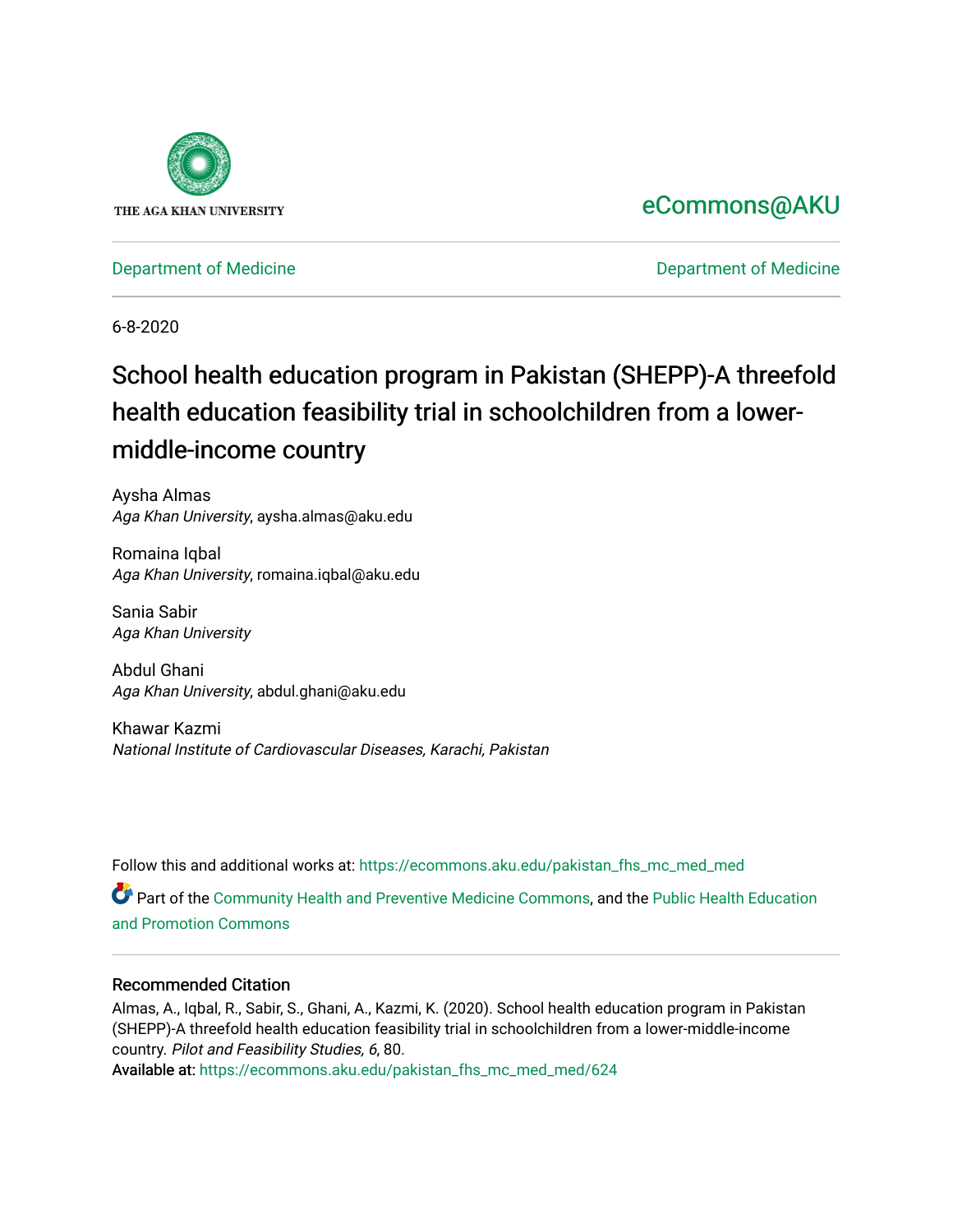## **STUDY PROTOCOL CONSUMING THE RESERVE ACCESS**

# School health education program in Pakistan (SHEPP)—a threefold health education feasibility trial in schoolchildren from a lower-middle-income country



Aysha Almas<sup>1\*</sup>�, Romaina Iqbal<sup>2</sup>, Sania Sabir<sup>1</sup>, Abdul Ghani<sup>2</sup> and Khawar Kazmi<sup>3</sup>

## Abstract

**Background:** The school environment plays an essential role in promoting health education and physical activity for children and adolescence, and they are more likely to adapt it into their adulthood. School health education program has been endorsed and emphasized by the World Health Organization has not been implemented in true spirit in Pakistan yet. We aim to test feasibility of threefold health education program in children and its potential efficacy on physical activity and diet and cardiometabolic risk factors by including BP, BMI, and waist circumference.

Methods: It is a parallel-group feasibility intervention trial. It is being conducted in two schools from lower to middle-income areas, at different locations but having the same school curriculum under the Aga Khan Education Service, Pakistan (AKESP). All children aged 9-11 years enrolled from the schools mentioned above were included. Children with any physical disability were excluded. One school received threefold intervention (focused on children, parents, and teachers) of school health education program in Pakistan (SHEPP) while the other school continued routine activity. Intervention of SHEPP is directed towards educating children, parents, and teachers about healthy behaviors. Children will receive interactive educational sessions and specially designed physical activity sessions. A 3-h health education session focusing on same healthy behaviors as for children will be conducted for both parents and teachers. Primary outcome is feasibility of SHEPP in terms of recruitment, retention, and treatment fidelity. Secondary outcomes are physical activity levels, dietary intake (of fruits, vegetable), and cardiometabolic risk factors (blood pressure, BMI, and waist circumference (WC)). The total number of children recruited were 982 (82.5 %); 505 from school A and 477 from school B and 496 (50.5) were boys.

**Conclusion:** SHEPP is a unique health education program for children as it focuses on children while involving the parents and teachers in the behavior change process. If found feasible and demonstrating potential efficacy on physical activity, dietary behaviors, and cardiometabolic parameters, we will be able to replicate this on a larger scale in public sector schools also.

Trial registration: NCT03303287

Keywords: Physical activity, Diet, Health education, Adolescents, Cardiovascular, School

<sup>\*</sup> Correspondence: [aysha.almas@aku.edu](mailto:aysha.almas@aku.edu) <sup>1</sup> <sup>1</sup> Department of Medicine, Aga Khan University, Karachi, Pakistan Full list of author information is available at the end of the article



<sup>©</sup> The Author(s), 2020 **Open Access** This article is licensed under a Creative Commons Attribution 4.0 International License, which permits use, sharing, adaptation, distribution and reproduction in any medium or format, as long as you give appropriate credit to the original author(s) and the source, provide a link to the Creative Commons licence, and indicate if changes were made. The images or other third party material in this article are included in the article's Creative Commons licence, unless indicated otherwise in a credit line to the material. If material is not included in the article's Creative Commons licence and your intended use is not permitted by statutory regulation or exceeds the permitted use, you will need to obtain permission directly from the copyright holder. To view a copy of this licence, visit [http://creativecommons.org/licenses/by/4.0/.](http://creativecommons.org/licenses/by/4.0/) The Creative Commons Public Domain Dedication waiver [\(http://creativecommons.org/publicdomain/zero/1.0/](http://creativecommons.org/publicdomain/zero/1.0/)) applies to the data made available in this article, unless otherwise stated in a credit line to the data.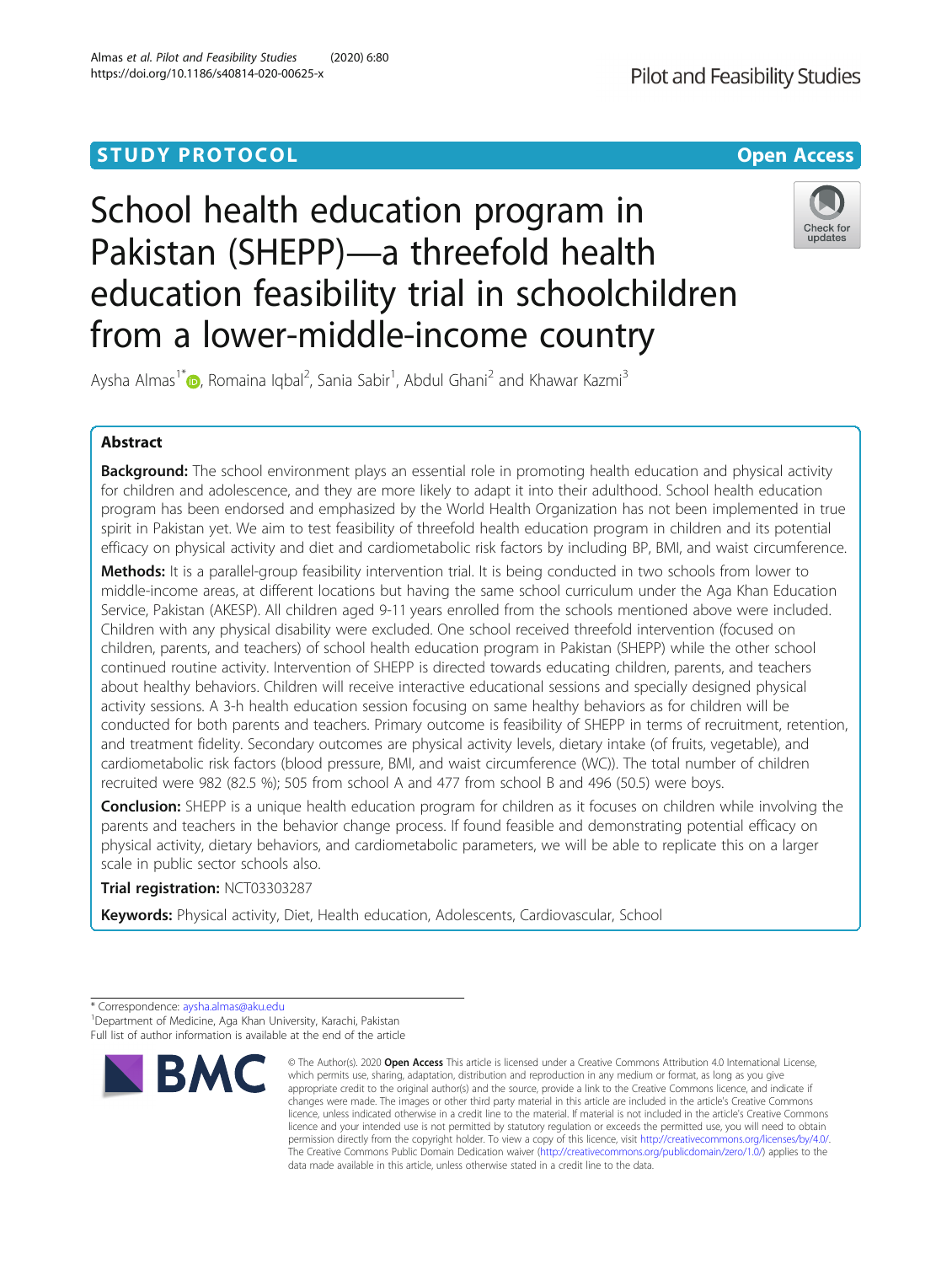#### Background

Cardiovascular diseases (CVD) top the list of the five leading causes of death globally [\[1\]](#page-9-0). CVD accounts for a third of the deaths in Pakistan [[2\]](#page-9-0). In a lower-middleincome country like Pakistan, where an organized health infrastructure is still in infancy [[3\]](#page-9-0), the only costeffective way to tackle this rising burden of CVD could be by providing health education to children and adolescents at a mass level about healthy lifestyle [\[4](#page-9-0)]. High childhood and adolescent BMI are associated with an increased risk of cardiovascular disease in adulthood [\[5](#page-9-0)]. Thirteen percent of children from Karachi, Pakistan, have been observed to be obese (higher BMI) and 21% had greater abdominal obesity.

Lack of adequate physical activity (PA) in children is a known risk factor of obesity. The recommended guideline for PA among children and youth (WHO, [\[6\]](#page-9-0)) is that children and youth aged 5–17 should accumulate at least 60 min of moderate- to vigorous-intensity physical activity daily. But in a lower-middle-income country, like Pakistan, only 7% of the girls and 30% of the boys aged 13–14 years do the recommended physical activity of 1 h per day. About 66% of the children attending school reported that they did not participate in organized sport within school [[7](#page-9-0)]. The reason for this inadequate physical activity include lack of spaces available for physical activity in school and out of school, cultural barriers for girls to do physical activity outside their house, less designated time for physical activity in school, and out of school by teachers and parents respectively (due to lack of awareness about benefits of physical activity) [\[8\]](#page-9-0). Approximately 85% of the students had a predominantly sedentary lifestyle, due to tuitions, television viewing, or internet surfing or indoor games like play stations in affluent schools of Karachi [\[9](#page-9-0)]. Additionally, a previous study from Pakistan has reported that unhealthy food, especially sugar-sweetened beverage consumption, and insufficient physical activity were associated with overweight and obesity [\[10](#page-9-0)]. Prevalence of smoking was reported to be 14% in adolescents aged 5-15 years from Pakistan [\[11](#page-9-0), [12\]](#page-9-0). Additionally, the overall prevalence of smokeless tobacco and/or betel quid use is 42.6% in a study conducted on secondary school adolescents ( $n =$ 2140) [[13\]](#page-9-0).

Studies have been done to incorporate healthy behaviors in children like the good behavior game (GBG) to prevent the use of tobacco [[14](#page-9-0), [15\]](#page-9-0). The PAX version of the GBG (PAX GBG, developed by the Paxis Institute in the USA) was implemented in Estonia for the first time in 2014 by the Estonian National Institute for Health Development (NIHD) [[16\]](#page-9-0). It is a classroom-based game where students are reinforced for their mutual success in withholding inappropriate behavior. As the preschool era in the life of a child plays an important role in developing healthy or unhealthy living patterns in adult life, designing of interventions to educate these adolescents

about a healthy lifestyle is of prime importance in a lower-middle-income country like Pakistan.

Dietary or physical activity behavior produces a significant and clinically meaningful reduction in body mass index status of children and adolescents in preventing obesity [\[17,](#page-9-0) [18\]](#page-9-0). Additionally, school health interventions are effective in preventing smoking, and bullying [\[19](#page-9-0)]. While school health education program has been endorsed and emphasized by the WHO, it has not been implemented in true spirit in Pakistan. The health education that is provided is rather embedded within the course work and is not comprehended and does not add to behavioral change by children in the way it should. The main reason behind this lack of implementation of such programs is that public health education in Pakistan does not meet current national challenges which could regulate education, harmonize global standards to local context, or develop relevant career pathways [\[20](#page-9-0)]. Secondly, there is lack of rigorous evaluations of both educational content and programs in schools [\[21\]](#page-9-0).

Theory of planned behavior is one behavior change theory that has demonstrated usefulness in studies of health-related behavior [\[22](#page-9-0)]. This suggests that educational strategies aimed at increasing children's motivation remain an important strategy to promote physical activity. A review on the contextual influences on physical activity and eating habits of the community level reports that successful communitybased health promotion strategies should consist of multilevel-multicomponent interventions on different levels of environments [\[23](#page-9-0)]. Such interventions in promoting a healthy lifestyle in children are targeting children, parents, and teachers simultaneously by introducing learning sessions and materials for a healthy lifestyle is useful [\[24](#page-9-0), [25](#page-9-0)]. This threefold intervention including children, parents, and teachers is necessary as children learn behaviors from both school and home environment and if there is a disagreement between the two, the child might face conflicting behaviors that are hard to follow. We have previously shown the feasibility of a school-based physical activity program in a public sector girl's school of urban Pakistan showing a favorable trend in BP and BMI at follow-up. However, the study did not include any health education intervention targeting children, teachers, or parents.

The aims of this study are the following:

- 1. To test feasibility of threefold health education program (on children, teachers, and parents) in school children.
- 2. To test the potential efficacy of such a program on physical activity, diet, and cardiometabolic risk factors including BP, BMI, and waist circumference.

#### Methods

#### Study setting

It is a parallel-group feasibility intervention trial. The justification for a feasibility design is that this is the first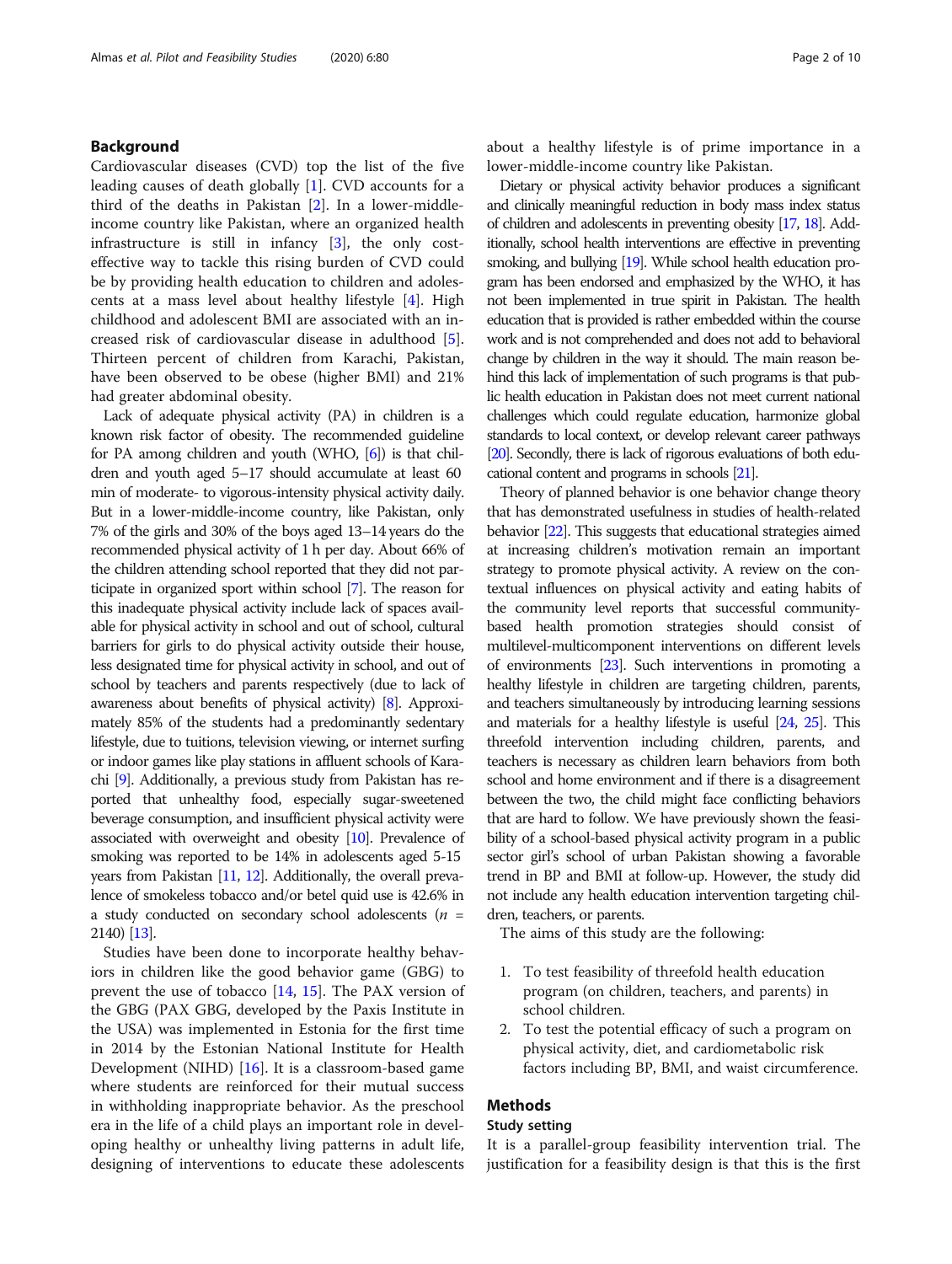study to incorporate health education, physical activity intervention in children involving parents, teachers, and children. Secondly, feasibility studies are relied on to produce a set of findings that help determine whether an intervention should be recommended for future efficacy testing or not [\[26](#page-9-0)]. This feasibility intervention design to test SHEPP is therefore justified. It is being conducted in two schools located in lower to middleincome class, at different locations but having the same school curriculum under the Aga Khan Education Service, Pakistan (AKESP). Each school has approximately 2000 students, both boys and girls. Each school comprises of 10 levels of classes with 3-4 sections each. These 10 levels of classes are similar to the Cambridge O Level (but the curriculum is locally adapted), where level of education increases with each increasing class from 1 to 10. Sections refer to groups of children sitting in separate rooms but at the same level of education. The study is expected to complete in 18 to 20 months. The study flow is shown in Fig. 1. All children aged 9-11 years enrolled from the abovementioned schools were included. The rationale for this age limit is that in this period of 9-11 years age, physical activity starts to decline mainly in girls [[27](#page-9-0)]. Those suffering from any physical disability were excluded from this feasibility study. If found feasible, specific physical activity for disable children by using additional aids might be useful in future studies. These children however will attend the health education teaching sessions according to the principles of ethical justice.

#### Interventions

Intervention is the school health education program in Pakistan (SHEPP). SHEPP is directed towards children, parents, and teachers (Fig. [2](#page-4-0)). The basis of designing such intervention is to overcome cultural, socioeconomic barriers in performing physical activity [\[28](#page-9-0)]. The primary focus will be children. Intervention will be conducted within school premises over 10 months in one school while routine activities will be carried out in the control school. The 10 months cutoff has been chosen as benefits on cardiovascular risk factors are more pronounced at 10-month follow-up [\[29](#page-9-0)].

#### SHEPP-children

The SHEPP focusing on children comprises of physical activity sessions and healthy heart teaching.

These sessions in schools will comprise of total 140 min/ week comprising of (a) 30 min twice a week delivered by

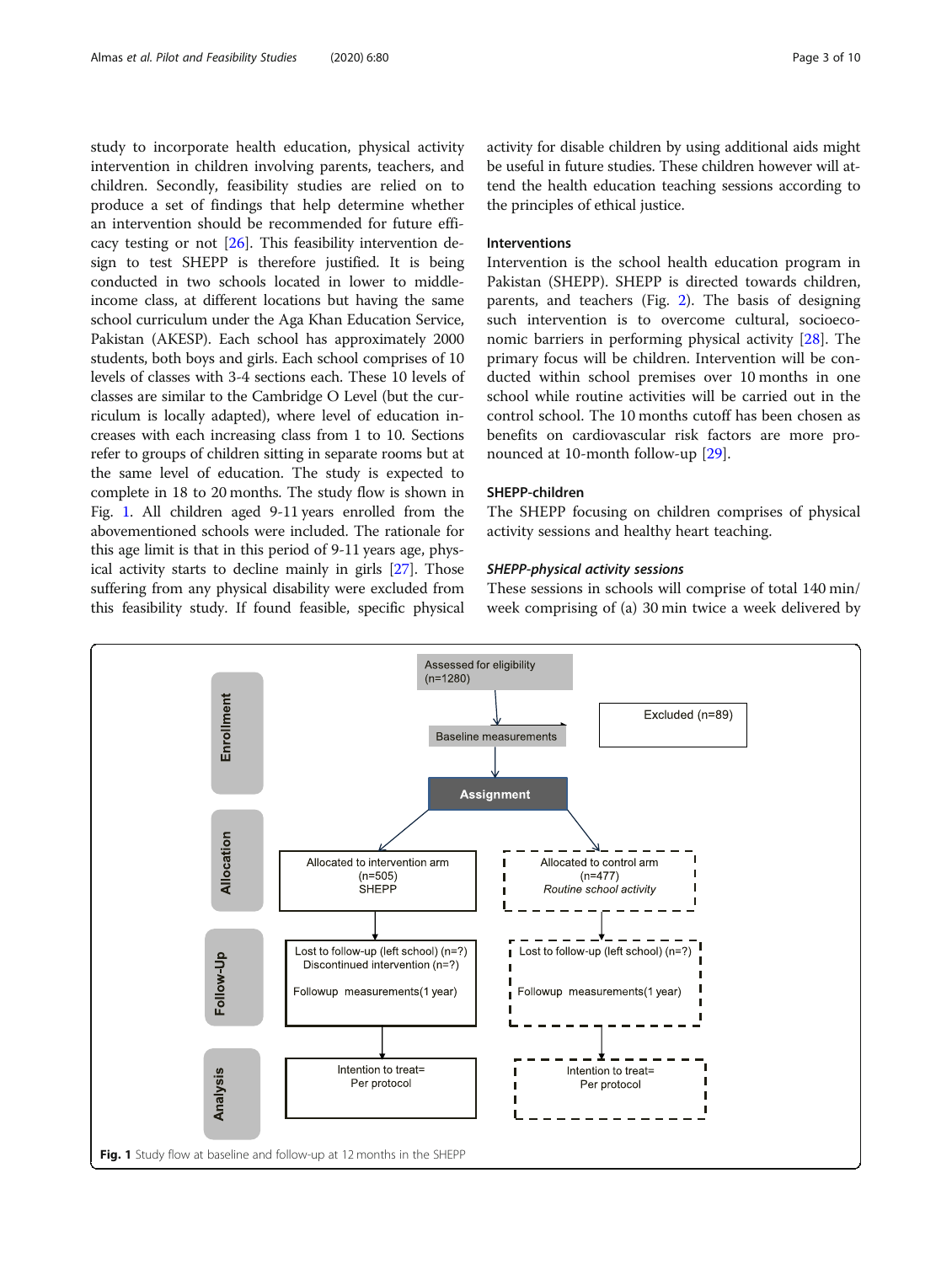<span id="page-4-0"></span>Almas et al. Pilot and Feasibility Studies (2020) 6:80 Page 4 of 10



teachers trained by physical trainers. It will be based on principle of warm-up, moderate to vigorous physical activ-ity (games), and cool down [[30](#page-9-0)] (30  $\times$  2 = 60 min/week). This has been previously tested [\[30\]](#page-9-0). At least 12 different SHEPP-physical activity sessions have been designed for the participants. These were designed in coordination with the physical activity trainers of school. Every 30 min physical activity sessions comprise of 10-15 min structured exercise and 15-20 min games. (b) 10 min physical activity daily during assembly  $(10 \times 5 = 50 \text{ min/week})$ . (c) 1 min between class physical activity  $(1 \times 6 \times 5 = 30 \text{ min/week})$ (Table [1:](#page-5-0) SHEPP physical activity sessions outline).

This comprises 6 sessions of 30 min each. The sessions will be interactive using brief pictorial presentations, videos, and an activity to make it interesting for the children. In addition to healthy heart teaching additional stay clean and PAX, good behavior game will also be introduced to children. These additional sessions were identified as a "need" for the school children in preliminary discussions with teachers [[31](#page-9-0), [32](#page-9-0)]. The PAX GBG begins with creating a shared class vision displayed in the classroom for developing and maintaining a supportive classroom environment. The children will be introduced to good and bad (spleem) behaviors. Five teams will be made in each class with a team leader. A timer will be set during which children will be observed for good and spleem behaviors. The team which shows a spleem behavior will be given 1 mark. The team that has less marks at the end of the game will be the winner and will receive a prize at the end of the game. Examples of good behaviors are raising a hand when asking the teacher or doing work quietly while an example of spleem behavior is making noise or speaking without permission of the teacher [[16\]](#page-9-0). Table [2](#page-5-0) shows the outline of the SHEPP healthy heart teaching. The healthy heart teaching was based on resources from the American Heart Association [\(https://www.heart.org](https://www.heart.org)).

#### SHEPP-teachers

The SHEPP for teachers is based on the same core topics as shown in Table [2](#page-5-0); however, some of the topics were changed to make it more relevant for the teachers (as they were adults). Thirty teachers involved in teaching the respective classes as recommended by the school principal will be invited. The 3-h interactive workshop will be conducted on a weekend when teachers had come for other administrative work in school. The workshop will be delivered by trained research staff under the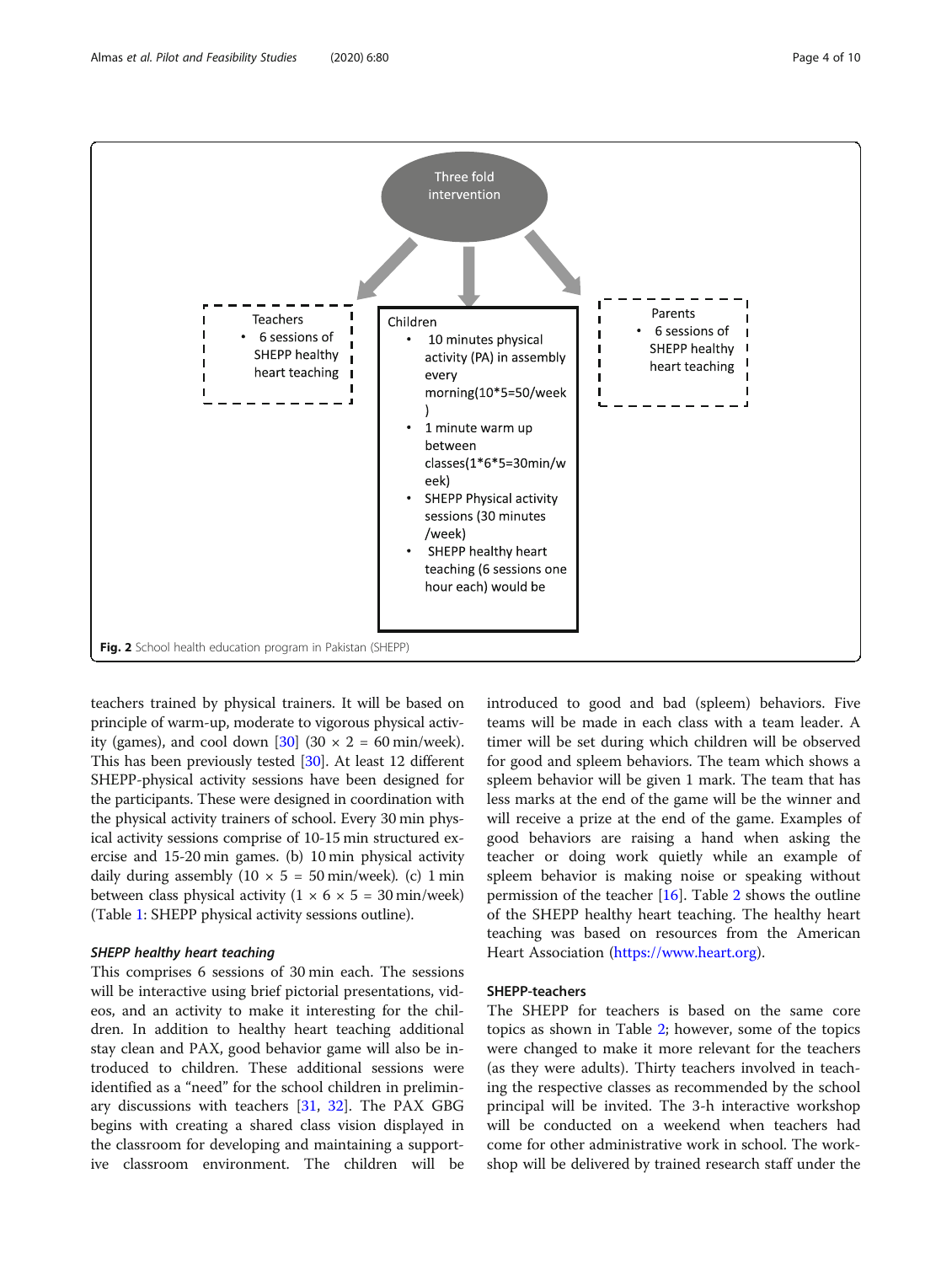#### <span id="page-5-0"></span>Table 1 SHEPP-physical activity sessions

|                     | Structured exercise                | Games                                |
|---------------------|------------------------------------|--------------------------------------|
| Duration            | 10-15 min                          | 15-20 min                            |
| Level I (basic)     |                                    |                                      |
| Session 1           | Yoga                               | Ball with music or pass the ball     |
| Session 2           | Warm-up jogging                    | Race with ball                       |
| Session 3           | Run and jump                       | Throwing stations                    |
| Session 4           | Let us warm-up                     | Obstacle race                        |
| Session 5           | Hopping race                       | Trees and squirrels                  |
| Session 6           | Partner race                       | Couch potato tag                     |
| Level II (advanced) |                                    |                                      |
| Session 1           | Warm-up jogging<br>Animal actions  | Relay race                           |
| Session 2           | Warm-up jogging<br>Move and freeze | Lemon and spoon race                 |
| Session 3           | Warm-up jogging                    | Hide and seek                        |
| Session 4           | Warm-up jogging, aerobics          | Running and catching (Pakram Pakrai) |
| Session 5           | Warm-up jogging                    | Star war throwing game               |
| Session 6           | Warm-up jogging                    | Hopping race                         |

close supervision of the primary investigator. A teaching manual for the teachers will also be developed with a table of specifications for different sections of the workshop. The outline of the workshop is shown in Table [3](#page-6-0). The teaching methods included (1) presentations by facilitators, (2) interactive discussion between facilitators and teachers, (3) healthy physical activity during workshop, and (4) discussion on personal stories of teachers. There will be no formal competency assessment of the teachers on their understanding of the SHEPP due to resource and time constraints, but ideally should be incorporated in future larger studies to encourage

Table 2 SHEPP healthy heart teaching

|              | Title                                                          | Description                                                                                                                                                                                         | Activity                                                                                                                                                                |
|--------------|----------------------------------------------------------------|-----------------------------------------------------------------------------------------------------------------------------------------------------------------------------------------------------|-------------------------------------------------------------------------------------------------------------------------------------------------------------------------|
| Session      | A happy heart; what makes heart happy<br>and what makes it sad | What is the heart?<br>Why is it important?<br>What is good for the heart?<br>What is bad for the heart?                                                                                             | Feeling of heart by hand<br>Counting pulse of each other<br>Checking pulse after spot jogging<br>Ask them to pick pictures that are good for heart and bad for<br>heart |
| Session<br>2 | The smart diet                                                 | What is smart and healthy<br>diet?<br>My food plate                                                                                                                                                 | Pictures of food items given to children and they were asked<br>to pick the healthy ones                                                                                |
| Session<br>Β | Keep moving                                                    | Why physical activity is good?<br>Why using tablet/watching TV<br>for long is bad?<br>How to keep moving?                                                                                           | Ask them to jog, and how they feel (happy or sad)<br>Speak up on watching TV or watching tablet                                                                         |
| Session<br>4 | Smoking cigarette or chewing "gutka" is<br>bad for health      | Why smoking cigarette is bad?<br>What is second-hand smoking?<br>Is it harmful?                                                                                                                     | Ask all students to write 2 harmful effects of smoking                                                                                                                  |
| Session<br>5 | Stay clean, stay healthy                                       | Why do hand washing?<br>Why brushing teeth is<br>important?                                                                                                                                         | Perform and demonstrate in front of class correct way of<br>washing hands and brushing teeth                                                                            |
| Session<br>6 | Pax good behavior game                                         | Make children learn good class<br>behaviors<br>Make note of not so good<br>class behaviors<br>Not point out any child on<br>bad behavior<br>Only point teams<br>Appreciate with Pax action<br>prize | Playing Pax behavior game                                                                                                                                               |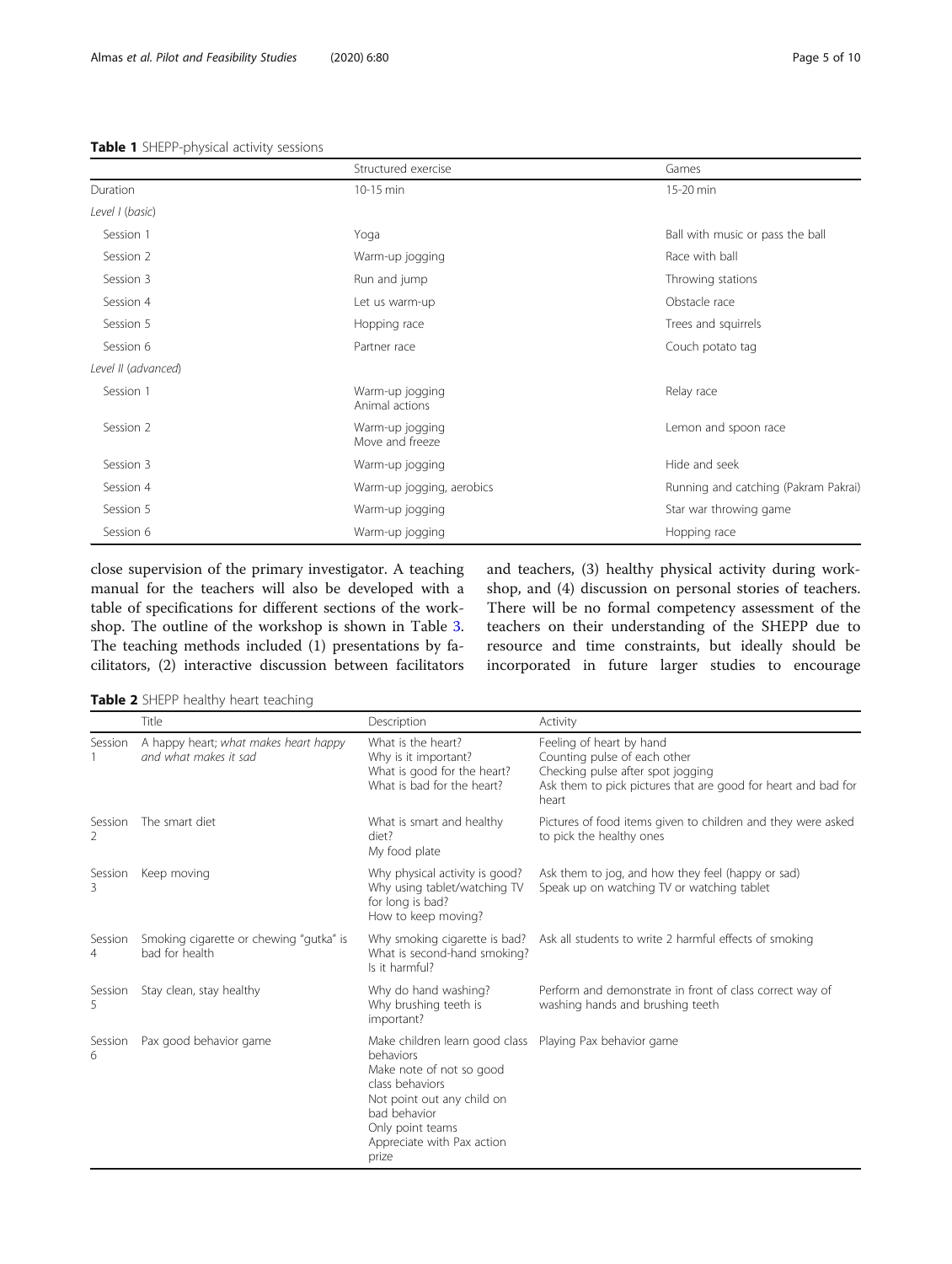<span id="page-6-0"></span>

| Table 3 SHEPP for teachers and parents |  |  |  |  |
|----------------------------------------|--|--|--|--|
|----------------------------------------|--|--|--|--|

| <b>Topics</b>                                      | Subtopics                                                                                                                                                                   | Time duration |
|----------------------------------------------------|-----------------------------------------------------------------------------------------------------------------------------------------------------------------------------|---------------|
| 1. The heart attack!                               | What does the heart do and how?<br>Understand how blockage occurs in coronary arteries and why you should care.<br>What is heart attack or disease?<br>Risk factors for CAD | 30 min        |
| 2. What is healthy diet                            | What is meant by a healthy diet?<br>My food plates<br>Daily calorie requirement<br>Hints for healthy eating                                                                 | 30 min        |
| 3. Keep moving and stay active                     | Why moving and staying active is important?<br>Sitting and using mobile phones/computer/watching TV is bad<br>What are the recommendations and how to move?                 | 30 min        |
| 4. Why smoking, "gutka, shisha and chaalia" is bad | Why smoking is harmful?<br>Shisha, gutka, and chalia<br>Ways to quit smoking                                                                                                | 30 min        |
| 5. Wash your hands always!                         | Proper hand hygiene<br>Dental hygiene                                                                                                                                       | 30 min        |
| 6. Stay calm, stay away from anger and stress      | Anger and stress<br>How to be less stressed and less angry                                                                                                                  | 30 min        |

participation in the workshop a free health checkup for the teachers including blood pressure measurement, glucose monitoring, height and weight measurements (BMI calculation) will also be offered. These services will be provided by other allied health workers.

#### SHEPP-parents

The SHEPP for parents is based on the same outline as for teachers (Table 3). Parents will be invited twice on a weekend to attend a 3-h healthy heart teaching. This will be done by the team of trained staff and a physician. To encourage in the workshop a free health checkup for the parents including blood pressure measurement, glucose monitoring, height and weight measurements (BMI calculation) will also be offered

#### SHEPP-routine activity in control group

The school in the control group will carry on routine physical activity in school which is a 30-min physical activity as per schedule in school. For ethical reasons (1) a workshop for teachers will be held as for SHEPP teachers in the intervention arm towards the end of the study, (2) health education posters will be placed in school classes towards the end of the study, (3) a large class format combined health tips (on physical activity and diet) will be held for all children after completion of study.

### Adherence to SHEPP

A logbook will be maintained to track SHEPP-physical activity and healthy heart sessions for children. The adherence will be measured in terms of percentage of sessions attended by the children. To improve adherence physical activity leaders will be selected from each class and will be given a badge of physical activity leaders. Additionally, after completion of the initial 12 sessions

of physical activity, children will be asked "If they had any other games they wanted to play" and these will be incorporated into the SHEPP physical activity sessions. To improve adherence to intervention of SHEPP for teachers and parents, free health checkups will be conducted along with healthy heart sessions.

#### Outcome measures

#### Measures of feasibility

Feasibility of SHEPP in terms of recruitment, retention, and treatment fidelity will be assessed. Recruitment is defined as the percentage of participants enrolled out of the total participants who were invited at baseline. Retention is defined as the percentage of participants who will be available for follow-up at 10 months out of those recruited at baseline. Treatment fidelity will be defined as the proportion of planned physical activity sessions held [[33](#page-9-0)]. The trial will be considered as feasible if recruitment, retention, and treatment fidelity are > 70% recruitment [[34](#page-9-0)].

Measure of potential effect

Physical activity levels (in school, out of school, moderate to vigorous physical activity, and sedentary time) assessed by change in time (minutes) spent in physical activity. Dietary patterns in terms of percentage increase in fruits and vegetable serving/day, and percentage decrease in sweetened beverages and snacks/day, cardiometabolic risk factors by change in BP, BMI, and waist circumference (WC).

#### Sample size

Since this is a parallel-group feasibility intervention trial in a school setting, where interventions can only be done on class level (in a group) and not individually due to ethical and administrative reasons, we included 12 classes of children from the intervention school and 12 from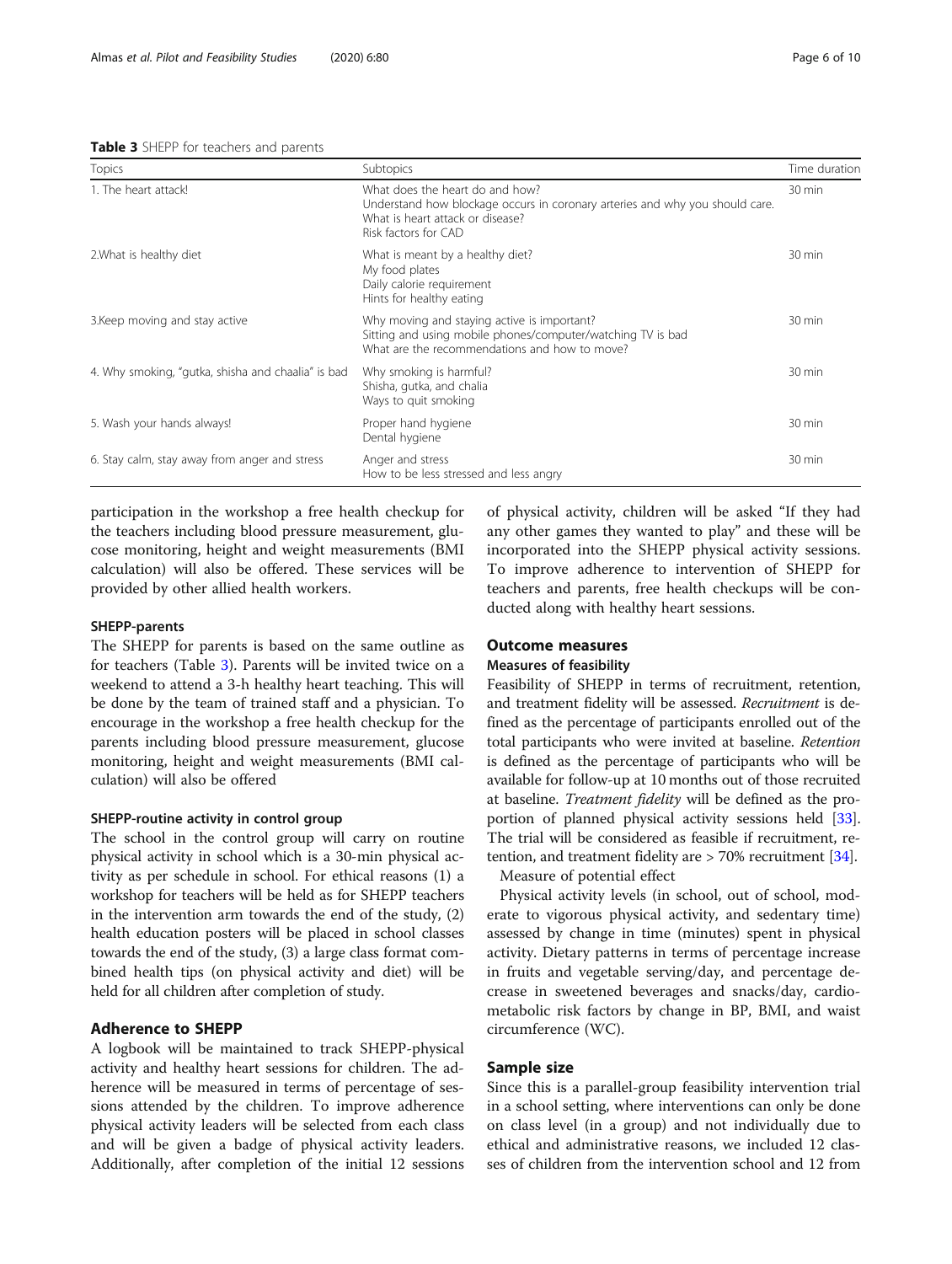control school. Each class has approximately 40-45 students making a total sample size of approximately 540 participants in intervention and 540 in the control arm. This sample size is sufficient to measure feasibility outcomes of 70% recruitment, retention, and treatment fidelity. As mentioned by Thabane et al., for an expected completion rate (recruitment, retention, and treatment fidelity for this study) of 75%, the minimum required sample for the pilot study would be at least 75 participants using a 95% CI for the proportion and a margin of error (ME) of 0.05, a lower bound of this CI of 0.70 [\[35](#page-9-0)]. Hence, the abovementioned sample size for this study is sufficient to assess the feasibility outcomes.

#### Recruitment

We aimed to recruit children from schools working under the AKESP, primarily because, all these schools have the same design of curriculum and extracurricular activities. There are 3 schools working under the AKESP and based on logistics, we decided to conduct SHEPP in 2 schools within 10-km distance from the study center. Approval was taken from the head of schools in AKESP. After these principals of both schools were approached and at least 2 detailed meetings were held to discuss the designing of the study and recruitment. List of children aged 9-11 years studying in the morning shift (in general class 2 and 3) were obtained from the principals, and 1280 students were assessed for eligibility. After this informed consent and assent forms were distributed in each class by the PI and research staff of both schools. A note was also written in their dairies so parents could understand about SHEPP. One-week time was given to parents to agree or disagree to consent. Parents were given contact numbers of PI in case they have any queries. The consent forms and assent forms were distributed to 1191 eligible parents and their children, out of which 1116 (93.7%) agreed to participate. In all, the total number of children recruited were 982 (82.5 %); 505 from school A and 477 from school B. Out of them, 496 (50.5) were boys. To improve recruitment and to maintain interest of the participants posters will be developed which will be posted in each class and in the corridors.

#### Assignment of interventions

This is a non-randomized study. One school is allocated to SHEPP intervention after baseline data collection while the other school will carry on routine activity and will be subjected to intervention after follow-up data collection. The decision of selection of school for intervention therefore was based on convenience and was not randomized. The data collectors who will collect data will be blinded to the assignment of intervention. The physical activity trainer will conduct sessions in the intervention school and will have no role during the data collection.

### Data collection, management, and analysis Data collection

Data collection will be done by trained data collectors who will be trained by the primary investigator for (a) filling data collection forms, (b) measurement of blood pressure, waist circumference, height, and weight. Assessment of outcomes will be done at baseline and then after 10 months of intervention by the data collectors. Physical activity would be assessed using the validated youth physical activity questionnaire modified for children at baseline and follow-up [[36\]](#page-9-0). Based on the findings of a previous pretesting and piloting study (unpublished), netball, rugby, skiing, snowboarding, sledging, skateboarding, and walk-the-dogs were excluded, as these are very uncommon activities and sports in our settings. However, some common traditional games such as Kabaddi (wrestling), Pahel dooj (hopscotch), Kho kho (game of chase), Pithu garam (dodge ball), kittening, bay blades, marbles, and activities related to ascending stairs were included. In addition, religious activities like performing prayer, recitation of Quran the holy book, and household chores like sweeping, moping, cooking, dishwashing, and grocery purchase were incorporated. Finally, the modified version consists of 71 different activities in the same seven domains of the original YPAQ form. Physical activity will also be measured objectively using Mi wrist bands for at least 5% ( $n = 50$ ) of the participants, to check the validity of physical activity measured by the questionnaire. Mi wrist band has shown 96% accuracy of measuring physical activity when compared to the gold standard [\[37\]](#page-9-0). Dietary assessment will be done using a 24-h dietary recall. Number of raw fruit and vegetables, number of sugarsweetened beverages and snacks/day that are eaten will be recorded at baseline and follow-up. The dietary recalls will be conducted by trained staff on nonconsecutive day. Blood pressure will be recorded using Omron m5 monitors using a pediatric cuff [[38\]](#page-9-0).. Weight would be recorded using Tanita's digital weight scales. Community-setting aluminum scale was used to measure height with subjects standing barefooted (without head cover).

#### Data management

The questionnaires would be checked there and then by data editors who will edit data collection forms. Each data set will be edited twice. Any missing data would be communicated to the data collectors for rechecking. The data would be entered by two independent data entry operators separately in Epi data version 3.0. The data cleaning would be done by merging the two data and any discrepancy between the two records would be looked and corrected from the case report forms. The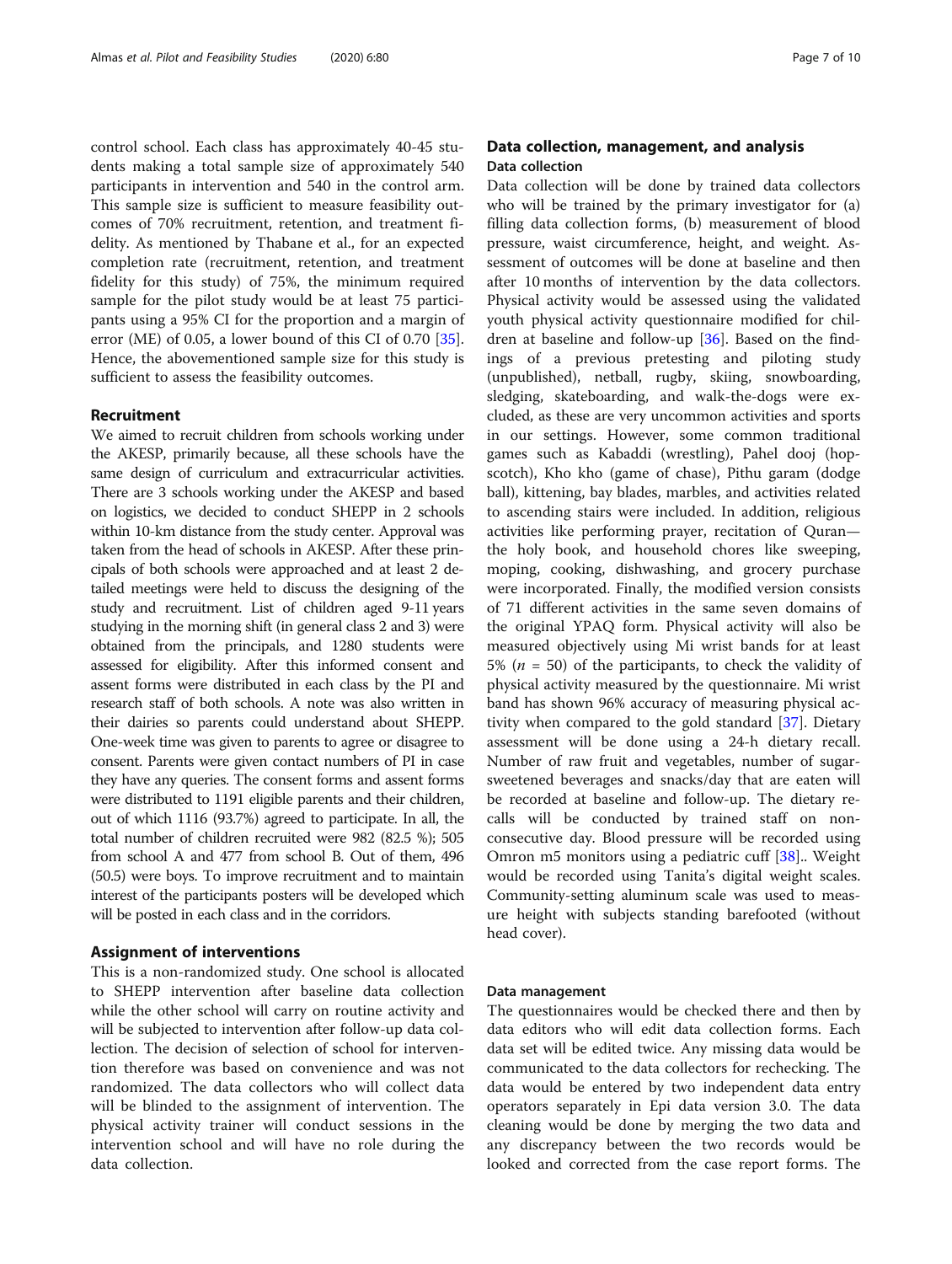final (cleaned) data would be logically checked and transformed into SPSS version 21 for the analysis.

Mean (SD) would be used for quantitative variables and frequency and percentage for categorical variables. Recruitment, retention, and treatment fidelity will be reported as percentage. Student t test would be used to compare quantitative variables (change in physical activity, BP, BMI, and waist circumference before and after intervention) between groups. Chi-square test to compare qualitative variables like percent increase in fruits and vegetables between the 2 groups from baseline to follow-up. Analysis would be done on intention to treat basis, that is, all participants will be analyzed in the same group as at time of allocation.

#### Methods: monitoring

Data monitoring will be done by random checks on the field site while data is being collected by the research staff. Additionally, a logbook will be maintained to log all the healthy heart educational sessions and physical activity sessions.

#### Adverse events

During the exercise, any injury, vasovagal episodes will be noted down by the physical trainer and would be informed to the PI and the participant will be provided first aid in the school clinic. If needed the participant will be referred to a local area hospital and will be accompanied by the research staff to the hospital. Any cost will be borne by the investigators. If participants were unable to attend 3 sessions consecutively then they will be considered non-adherent. This will be noted in the logbook. Any participant who discontinues participating in the intervention will be considered as drop out.

#### Ethics and dissemination

Ethical approval from the ethics review committee, Aga Khan University has been obtained (ERC number 2571- Med-ERC-13). Informed consent and assent have been taken from participants by the research staff. Confidentiality will be maintained while data is being collected by removing the identifiers.

#### **Discussion**

Dietary behaviors, physical activity, and sedentary lifestyle are independent predictors of overweight and higher BMI among Pakistani primary school children [[39\]](#page-9-0). From our previous non-randomized pilot study, we showed that such a physical activity program is feasible in girls' schools and potentially beneficial to their BMI and BP [\[30](#page-9-0)]. The importance of the current study is that it includes both parents and teachers, who are of prime importance in the behavior adopted by the children.

Furthermore, an interactive video and activity-based health education session is also incorporated in the SHEPP. Teacher training may be a key element for successful interventions. To overcome time constraints, a suggested solution is to integrate physical activity into daily routines and other areas of the preschool curriculum [[40](#page-10-0)]. Additionally, parental barriers are associated with the time that children spend in both active and sedentary pursuits [\[41\]](#page-10-0).

#### Limitations

The limitation of this study is the lack of randomization, including a select group of schools. This might result in selection bias, thus limiting the internal validity of the study. Secondly, the objective measurement of physical activity through an electronic wrist band is done only for 5% of the population; however, using this on the entire population would not have been cost-effective. We have not used direct objective measures to test the knowledge of children before and after the intervention; however, we will measure indirectly the change in behavior by looking at their physical activity and dietary behaviors. Also, testing them on knowledge in addition to regular schoolwork might have reduced their interest in SHEPP. Another important limitation is that we could not convince the school authorities to incorporate the physical activity sessions 4 times a week due to lack of time slots during school time. However, we will try to compensate for this by introducing between class activity and physical activity in assembly. The Pax good behavior game will be implemented in a basic format and might not be implemented in an ideal setting due to lack of training resources.

#### Conclusion

SHEPP is a unique health education program for children as it focuses on children while involving the parents and teachers into the behavior change process, if found feasible with potential positive effects on physical activity and dietary behaviors, we will replicate this on a large scale implementation study in public sector schools also.

#### Acknowledgements

MS Anila Allana, Ms Tasneem Amin of the AKESP, and Mr. Shiraz Hashmi for providing the modified form of YPAQ.

#### Authors' contributions

AA wrote the protocol, attained ethical approvals and funding. KK, RI, and AA conceived the idea and designed the study. SS was involved in implementation of the study, AG was involved in implementation of the study, RI deigned the study and provided supervision overall. All authors have read and approved this study protocol paper.

#### Authors' information

AA is a practicing internist with interest in adolescent health education and cardiovascular diseases.

#### Funding

Higher Education Commission, Pakistan: 20-4553/NRPU/R&D/HEC714/968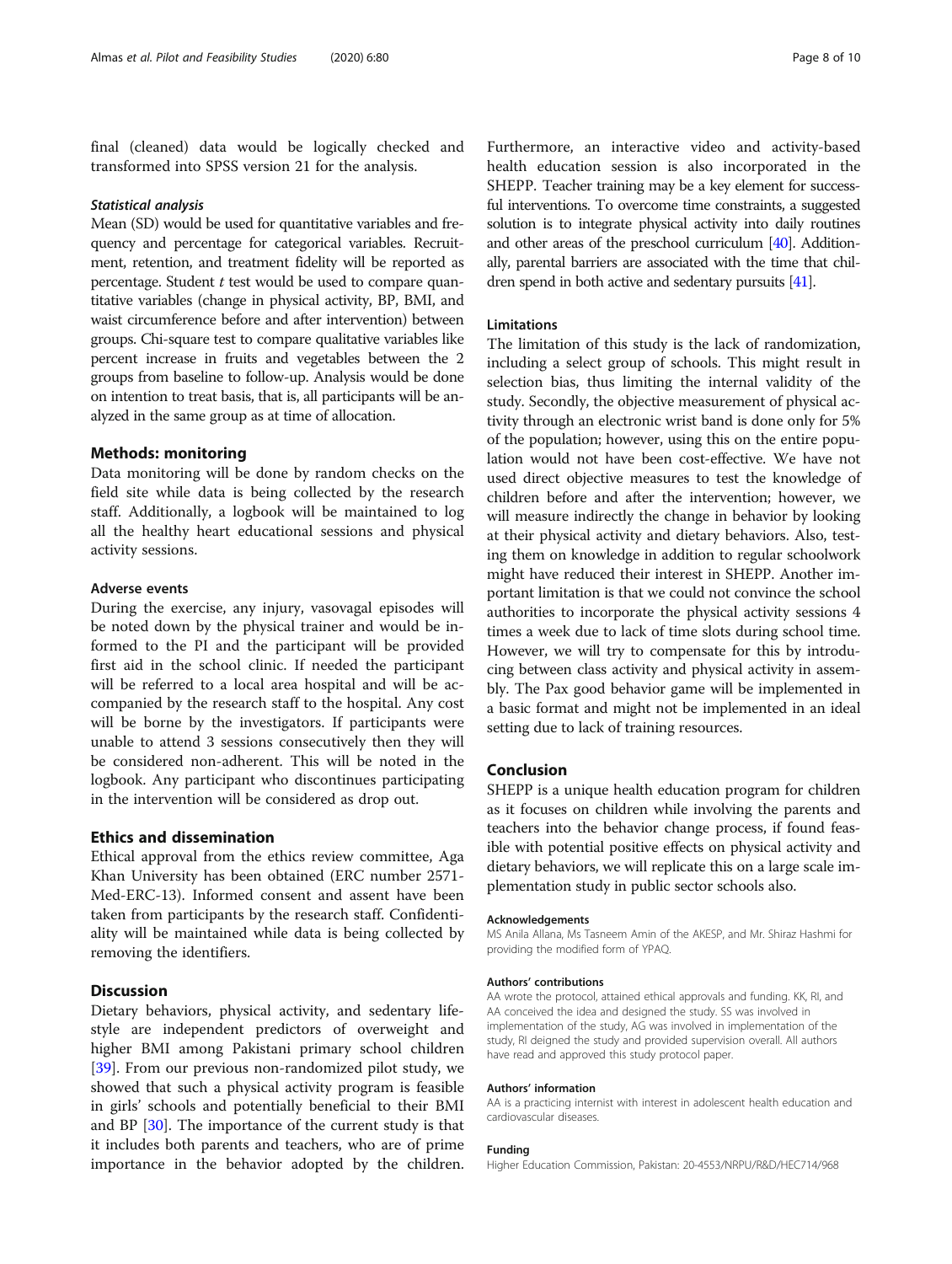#### <span id="page-9-0"></span>Availability of data and materials

Data sharing does not apply to this article as no datasets were generated or analyzed during the current study.

#### Ethics approval and consent to participate

Ethical approval from the ethics review committee, Aga Khan University has been obtained (ERC number 2571-Med-ERC-13).

#### Consent for publication

Informed consent and assent have been taken from participants by the research staff.

#### Competing interests

The authors declare that they have "no competing interests".

#### Author details

<sup>1</sup> Department of Medicine, Aga Khan University, Karachi, Pakistan. 2 Department of Medicine and Community Health Sciences, Aga Khan University, Karachi, Pakistan. <sup>3</sup>National Institute of Cardiovascular Diseases, Karachi, Pakistan.

#### Received: 9 May 2019 Accepted: 25 May 2020 Published online: 08 June 2020

#### References

- 1. Global, regional, and national age-sex specific mortality for 264 causes of death, 1980-2016: a systematic analysis for the Global Burden of Disease Study 2016. Lancet. 2017;390(10100):1151-210.
- 2. World Health Organization Noncommunicable diseases (NCD) country profiles, 2018.
- 3. Kurji Z, Premani ZS, Mithani Y. Analysis of the health care system of Pakistan: lessons learnt and way forward. J Ayub Med Coll Abbottabad. 2016;28(3):601–4.
- 4. Bonell C, Jamal F, Harden A, Wells H, Parry W, Fletcher A, et al. Systematic review of the effects of schools and school environment interventions on health: evidence mapping and synthesis. Southampton (UK): Public Health Research; 2013.
- 5. Owen CG, Whincup PH, Orfei L, Chou QA, Rudnicka AR, Wathern AK, et al. Is body mass index before middle age related to coronary heart disease risk in later life? Evidence from observational studies. Int J Obes (Lond). 2009;33(8): 866–77.
- 6. WHO. <9789241599979\_eng.pdf> .
- 7. Jafar TH, Qadri Z, Islam M, Hatcher J, Bhutta ZA, Chaturvedi N. Rise in childhood obesity with persistently high rates of undernutrition among urban school-aged Indo-Asian children. Arch Dis Child. 2008;93(5):373–8.
- Jabeen I, Zuberi R, Nanji K. Physical activity levels and their correlates among secondary school adolescents in a township of Karachi. Pakistan. J Pak Med Assoc. 2018;68(5):737–43.
- 9. Aziz S, Noorulain W, Zaidi UE, Hossain K, Siddiqui IA. Prevalence of overweight and obesity among children and adolescents of affluent schools in Karachi. J Pak Med Assoc. 2009;59(1):35–8.
- 10. Rizwan A, Akhter J, Jafar TH. The association of sugar-sweetened beverage consumption and inadequate physical activity with overweight and obesity in school-going children and adolescents in Pakistan. Arch Dis Child. 2011; 96(1):109–11.
- 11. Svanes C, Omenaas E, Jarvis D, Chinn S, Gulsvik A, Burney P. Parental smoking in childhood and adult obstructive lung disease: results from the European Community Respiratory Health Survey. Thorax. 2004;59(4):295–302.
- 12. Nasir K, Rehan N. Epidemiology of cigarette smoking in Pakistan. Addiction. 2001;96(12):1847–54.
- 13. Hussain A, Zaheer S, Shafique K. Individual, social and environmental determinants of smokeless tobacco and betel quid use amongst adolescents of Karachi: a school-based cross-sectional survey. BMC Public Health. 2017;17(1):913.
- 14. Barrish HH, Saunders M, Wolf MM. Good behavior game: effects of individual contingencies for group consequences on disruptive behavior in a classroom. J Appl Behav Anal. 1969;2(2):119–24.
- 15. Storr CL, Ialongo NS, Kellam SG, Anthony JC. A randomized controlled trial of two primary school intervention strategies to prevent early onset tobacco smoking. Drug Alcohol Depend. 2002;66(1):51–60.
- 16. Embry DD. The good behavior game: a best practice candidate as a universal behavioral vaccine. Clinical child and family psychology review. 2002;5(4):273–97.
- 17. Brown T, Summerbell C. Systematic review of school-based interventions that focus on changing dietary intake and physical activity levels to prevent childhood obesity: an update to the obesity guidance produced by the National Institute for Health and Clinical Excellence. Obes Rev. 2009;10(1): 110–41.
- 18. Summerbell CD, Waters E, Edmunds LD, Kelly S, Brown T, Campbell KJ. Interventions for preventing obesity in children. Cochrane Database Syst Rev. 2005;3:CD001871.
- 19. Shackleton N, Jamal F, Viner RM, Dickson K, Patton G, Bonell C. Schoolbased interventions going beyond health education to promote adolescent health: systematic review of reviews. J Adolesc Health. 2016;58(4):382–96.
- 20. Zeeshan MF, Raza U, Anwar S, Khan D, Abbas A, Sadiq N, et al. Public health education and health system needs in Pakistan: a mixed methods study. East Mediterr Health J. 2018;24(9):813–22.
- 21. Lassi ZS, Salam RA, Das JK, Wazny K, Bhutta ZA. An unfinished agenda on adolescent health: opportunities for interventions. Semin Perinatol. 2015; 39(5):353–60.
- 22. Godin G, Kok G. The theory of planned behavior: a review of its applications to health-related behaviors. Am J Health Promot. 1996;11(2):87–98.
- 23. Schneider S, Diehl K, Gorig T, Schilling L, De Bock F, Hoffmann K, et al. Contextual influences on physical activity and eating habits -options for action on the community level. BMC Public Health. 2017;17(1):760.
- 24. Standards of medical care in diabetes--2010. Diabetes Care.33 Suppl 1:S11- 61.
- 25. Kipping RR, Jago R, Lawlor DA. Diet outcomes of a pilot school-based randomised controlled obesity prevention study with 9-10 year olds in England. Prev Med. 2010;51(1):56–62.
- 26. Bowen DJ, Kreuter M, Spring B, Cofta-Woerpel L, Linnan L, Weiner D, et al. How we design feasibility studies. Am J Prev Med. 2009;36(5):452–7.
- 27. Molnar D, Livingstone B. Physical activity in relation to overweight and obesity in children and adolescents. Eur J Pediatr. 2000;159(Suppl 1):S45–55.
- 28. Luepker RV, Perry CL, McKinlay SM, Nader PR, Parcel GS, Stone EJ, et al. Outcomes of a field trial to improve children's dietary patterns and physical activity. The Child and Adolescent Trial for Cardiovascular Health. CATCH collaborative group. JAMA. 1996;275(10):768–76.
- 29. Waters E, de Silva-Sanigorski A, Hall BJ, Brown T, Campbell KJ, Gao Y, et al. Interventions for preventing obesity in children. Cochrane Database Syst Rev. 2011;12:CD001871.
- 30. Almas A IM, Jafat TH. School based physical activity program in adolescent girls (9-11 years); a feasibility trial in Karachi, Pakistan. 2012.
- 31. Streimann K, Trummal A, Klandorf K, Akkermann K, Sisask M, Toros K, et al. Effectiveness of a universal classroom-based preventive intervention (PAX GBG): a research protocol for a matched-pair cluster-randomized controlled trial. Contemp Clin Trials Commun. 2017;8:75–84.
- 32. Peltzer K, Pengpid S. Oral and hand hygiene behaviour and risk factors among in-school adolescents in four Southeast Asian countries. Int J Environ Res Public Health. 2014;11(3):2780–92.
- 33. Almas A, Islam M, Jafar TH. School-based physical activity programme in preadolescent girls (9-11 years): a feasibility trial in Karachi. Pakistan. Arch Dis Child. 2013;98(7):515–9.
- 34. Dudley DA, Okely AD, Pearson P, Peat J. Engaging adolescent girls from linguistically diverse and low income backgrounds in school sport: a pilot randomised controlled trial. J Sci Med Sport. 2010;13(2):217–24.
- 35. Thabane L, Ma J, Chu R, Cheng J, Ismaila A, Rios LP, et al. A tutorial on pilot studies: the what, why and how. BMC Med Res Methodol. 2010;10:1
- 36. Corder K, van Sluijs EM, Wright A, Whincup P, Wareham NJ, Ekelund U. Is it possible to assess free-living physical activity and energy expenditure in young people by self-report? Am J Clin Nutr. 2009;89(3):862–70.
- 37. El-Amrawy F, Nounou MI. Are currently available wearable devices for activity tracking and heart rate monitoring accurate, precise, and medically beneficial? Healthc Inform Res. 2015;21(4):315–20.
- 38. El Assaad MA, Topouchian JA, Asmar RG. Evaluation of two devices for selfmeasurement of blood pressure according to the international protocol: the Omron M5-I and the Omron 705IT. Blood Press Monit. 2003;8(3):127–33.
- 39. Khuwaja AK, Khawaja S, Motwani K, Khoja AA, Azam IS, Fatmi Z, et al. Preventable lifestyle risk factors for non-communicable diseases in the Pakistan Adolescents Schools Study 1 (PASS-1). J Prev Med Public Health. 2011;44(5):210–7.